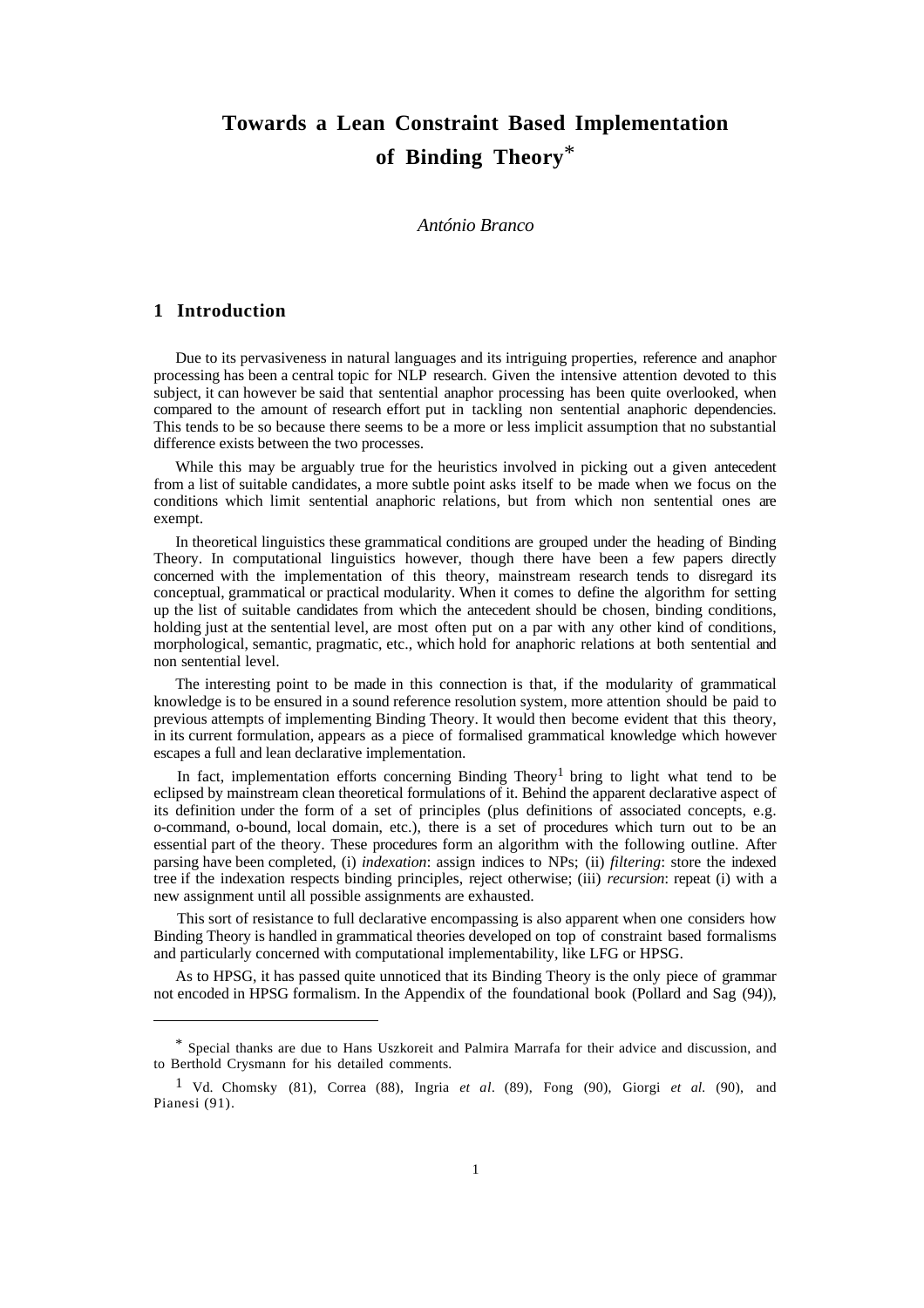where the fragment of grammar developed along its 400 pp. is encoded in the adopted formalism, Binding Theory escapes such encoding. Bredenkamp (96) and Backofen *et al.* (96) subsequent elaboration on this issue implied that some kind of essential limitation of the formalism might have been reached and that HPSG Binding Theory is still waiting to be accommodated into HPSG grammars.

As to the LFG formulation of Binding Theory, it requires the integration of inside-out equations, a special purpose extension to the general declarative formalism. And even though initial scepticism about their tractability was partially dissipated by Kaplan and Maxwell (88), the recent survey of Backofen *et al.* (96) reports that no implemented formalism, and no implemented grammar, is known to handle LFG Binding Theory.

In this connection the central aim of the research to be presented here is to render possible a lean declarative implementation of Binding Theory in constraint based formalisms without resorting to special purpose complex mechanisms. This involves two steps. First, as a sort of enhancing step back, a new account of Binding Theory is set up. Second, by means of the discussion of an example, the new shape of the theory is suggested to support full declarative implementation in the basic HPSG formalism. Due to space constraints, this paper is mostly concerned with the first, while the latter receives just a basic sketch in last section, being developed in future papers.

#### **2 Preliminaries**

#### **2.1 The binding square of opposition**

Recent cross linguistic research, e.g. Xue, Pollard and Sag (94) and Branco and Marrafa (97), has shown that the binding ability of long-distance reflexives is not reducible to recursive concatenation of short distance relations, as it has been assumed in GB accounts, but that it is ruled by a fourth binding principle:

#### (1) Principle Z

 $\overline{a}$ 

An o-commanded anaphoric pronoun must be o-bound.

This new perspective on long-distance reflexives had an important impact in the whole shape of Binding Theory. Branco and Marrafa noted that the four principles can be arranged in a classical Aristotelian square of oppositions, as in  $(2)^2$ .



<sup>2</sup> The exemption restrictions in Principle A (cf. Pollard and Sag (94):Chap.6) and Principle Z (cf. Branco and Marrafa (98)), requiring o-command of the relevant noun phrase for the principles to hold, were removed from the formulation of these principles in the square of (2). In the account of Binding Theory to be developed in the present paper, those restrictions are shown to be simple side effects of the new formulation to be given to Principles A and Z. The patient reader is kindly asked to wait until Section 4.1 for a justification for this claim.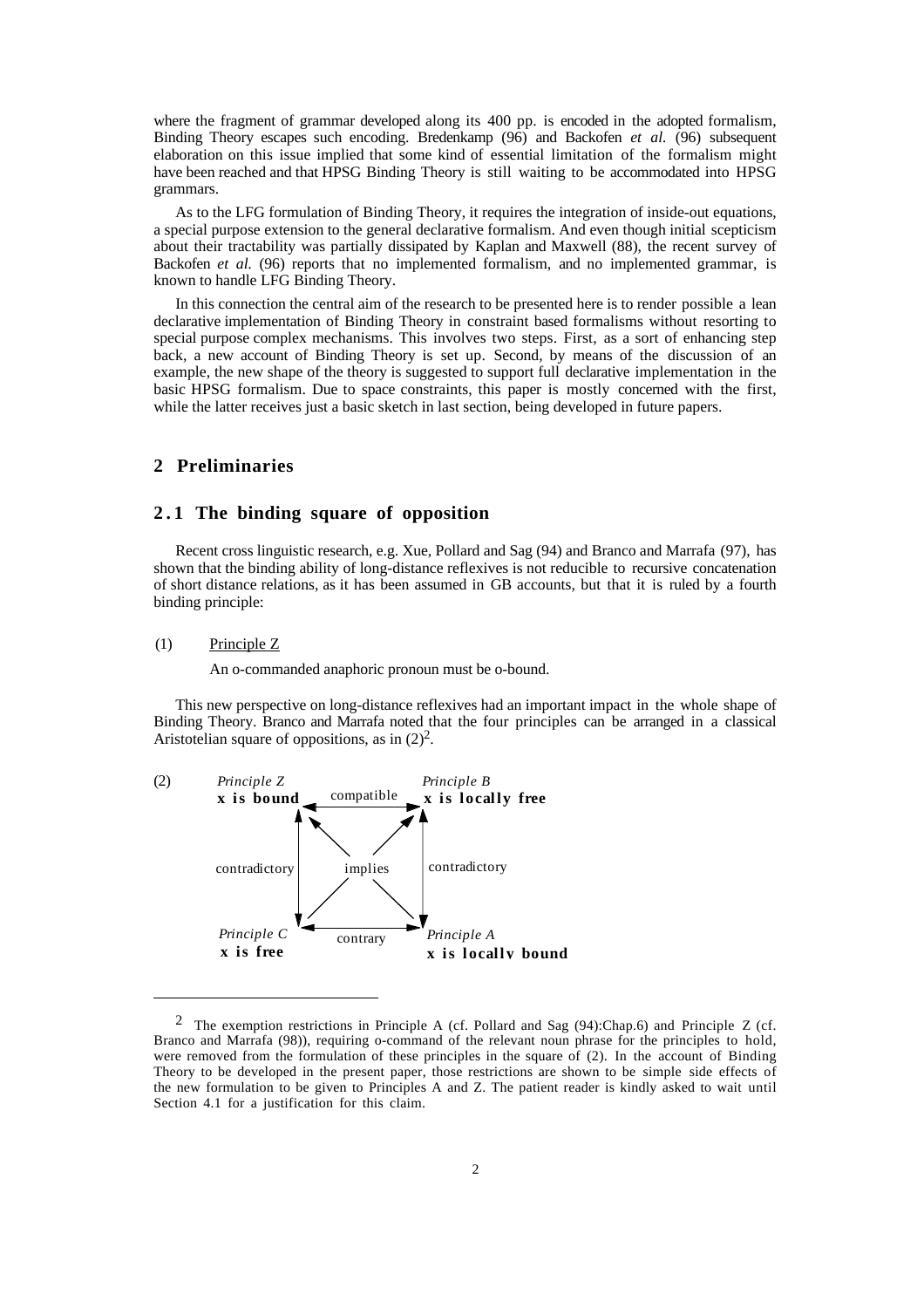This suggests that the Binding Theory might have an unsuspected underlying quantificational structure. In Section 3 we aim at showing that there is actually such structure and at determining its basic lines. In the remainder of the present section the central concepts and tools used in next section will be presented.

# **2.2 Phase quantification**

Barwise and Cooper (81) seminal work gave rise to a fruitful research tradition where Generalised Quantifier Theory has been applied to the analysis of natural language quantification. These authors suggested that a universal characterisation of NL nominal quantification could be formally given by means of formal properties defined in that theory. The property "to live on" was postulated as being the most prominent one, admittedly constituting the common specific nature of all nominal quantifiers.

Later, Loebner (87) suggested a criterion to ascertain the quantificational nature of natural language expressions in general. That is the property that, for a one place second order operator Q expressed by a given expression, there be a corresponding dual operator  $\sim Q_{\sim}$ .

This duality based perspective on the essence of natural language quantification permitted to extend quantification well beyond the classic cases of nominal quantification supported by the determiners *all*, *some*, *most*, *many*, etc., namely by covering also the realms of temporality and possibility. Moreover, items like *still*/*already*, and others (*enough*/*too*, scaling adjectives, *many*/*few*, etc.) though they do not lend themselves to be straightforwardly analysed in terms of set quantification, they can also be arranged in a square of duality. The formalization of the semantics of these aspectual items by Loebner led to the enlarging of the notion of quantification through the introduction of the new concept of phase quantification.

He noted that *still* and *already* express duals and that they are corners of a square of duality. Let P be "she is asleep" and ~P "she is awake", durative propositions which are the arguments of the semantic operators corresponding to *already* and *still*. Then:

# (3) She is already asleep iff it is not the case that she is still awake. ALREADY P iff  $\sim$  STILL  $\sim$ P

Further similar tests can be made in order to show that these aspectual items enter the following square of duality:

dual negation outer negation outer inner<br>negation still **example 10** not yet **no longer already** negation inner

(4)

In order to get a formalization of (4), Loebner noted that *already* should be taken as conveying the information that there is a phase of not-P which has started before a given reference time *t0* and might be followed by at most one phase P which reaches till *t0*. This can be displayed in a time axis by means of the diagram in (5).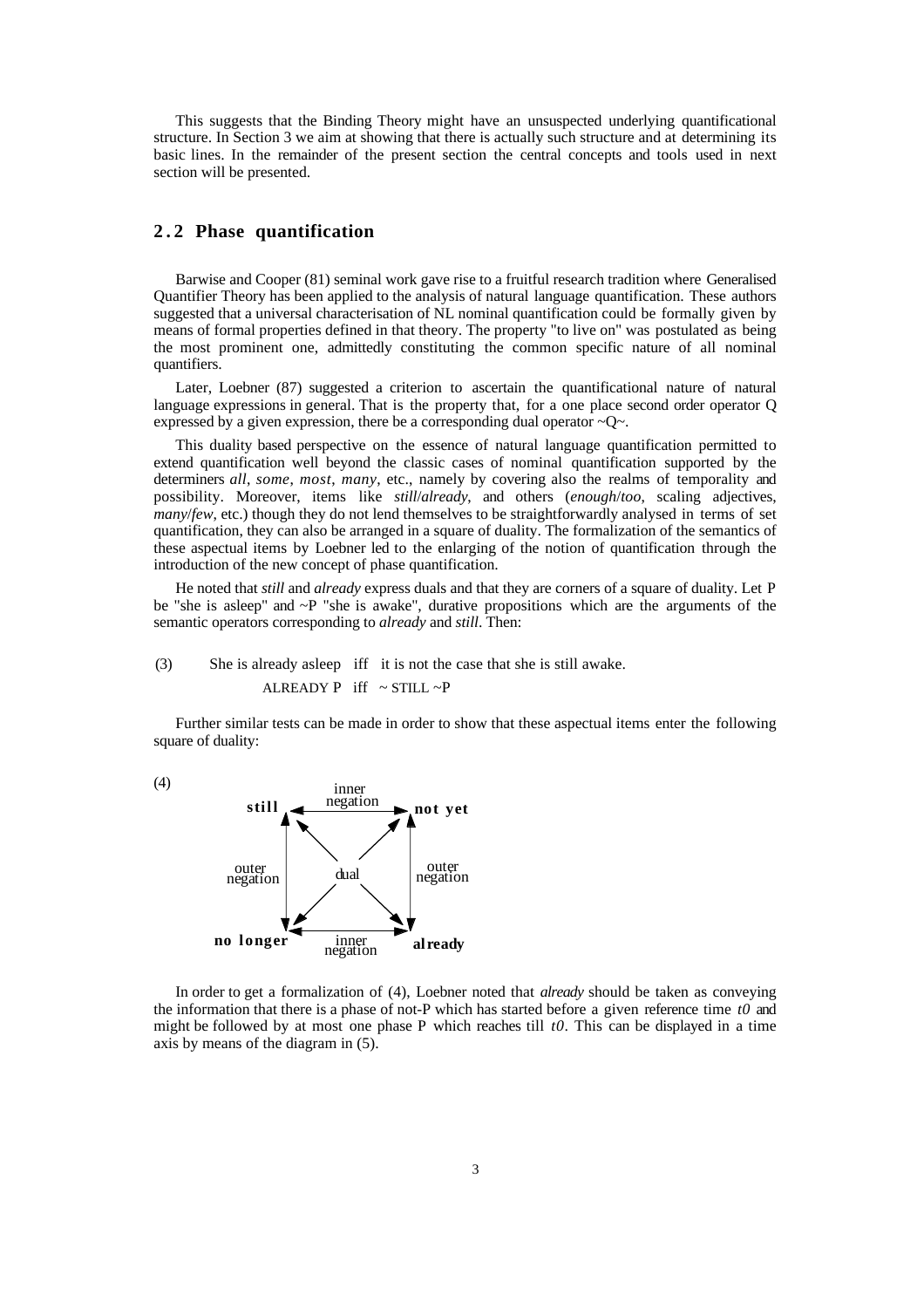

Similar diagrams for the meaning of the other aspectual phase quantifiers of this square of duality are easily interpretable. Inner negation results in exchanging the positive and the negative semiphases, while outer negation concerns the decision whether the parameter *t0* falls into the first or the second semiphase.

Phase quantifiers in general (*already*, scaling adjectives, etc.) were thus characterised as requiring two ingredients: (i) a property P, which defines a positive phase in a sequence of two opposite phases; (ii) a parameter point. The four types of quantifiers just differ in presupposing that either the positive or the negative semiphase comes first and in stating that the parameter point falls into the first or into the second semiphase.

Next Loebner showed that the semantics of phase quantifiers sketched in the diagrams above can be formalised in such a way that a square of duality formed by the generalised quantifiers  $\lambda$ X.some'(D,X)/ $\lambda$ X.every'(D,X) turns out to be subjacent to the square of duality of *already/still*. In order to do it, he just needed the auxiliary notion of starting point of the relevant semiphase. This is rendered as the infimum of the set of the closest predecessors of the parameter point *pt* which form an uninterrupted linear sequence with property P, or  $\sim P$  (termed GSI(R,pt) by Loebner):

(6) GSI(R, pt) =  
if 
$$
\inf\{x \mid x \leq pt \& R(x) \& \forall y(x < y \leq pt \& R(y) \rightarrow \forall z(x < z < y \rightarrow R(z)))\}
$$

The semantics of the four phase quantifiers above can then be rendered in the following way, making  $pt=t0$  for the parameter point and  $R=$ P or  $R = \sim P$ :

| (7) | still     | $\lambda$ P.every'[ $\lambda$ x.(GSI(P,a) < x ≤ t0), P]     |
|-----|-----------|-------------------------------------------------------------|
|     | already   | $\lambda$ P.some'[ $\lambda$ x.(GSI(~P,a) < x ≤ t0), P]     |
|     | not yet   | $\lambda$ P.no'[ $\lambda$ x.(GSI(~P, a) < x ≤ t0), P]      |
|     | no longer | $\lambda$ P.not_every'[ $\lambda$ x.(GSI(P,a) < x ≤ t0), P] |

#### **3 Binding Conditions and Phase Quantification**

Taking Loebner's view on natural language quantification, our goal in this section is to make apparent the quantificational structure of binding. We show that on a par with the square of opposition of (2), binding principles also form a square of duality. We argue that binding principles are but the reflex of the phase quantificational nature of corresponding nominal expressions.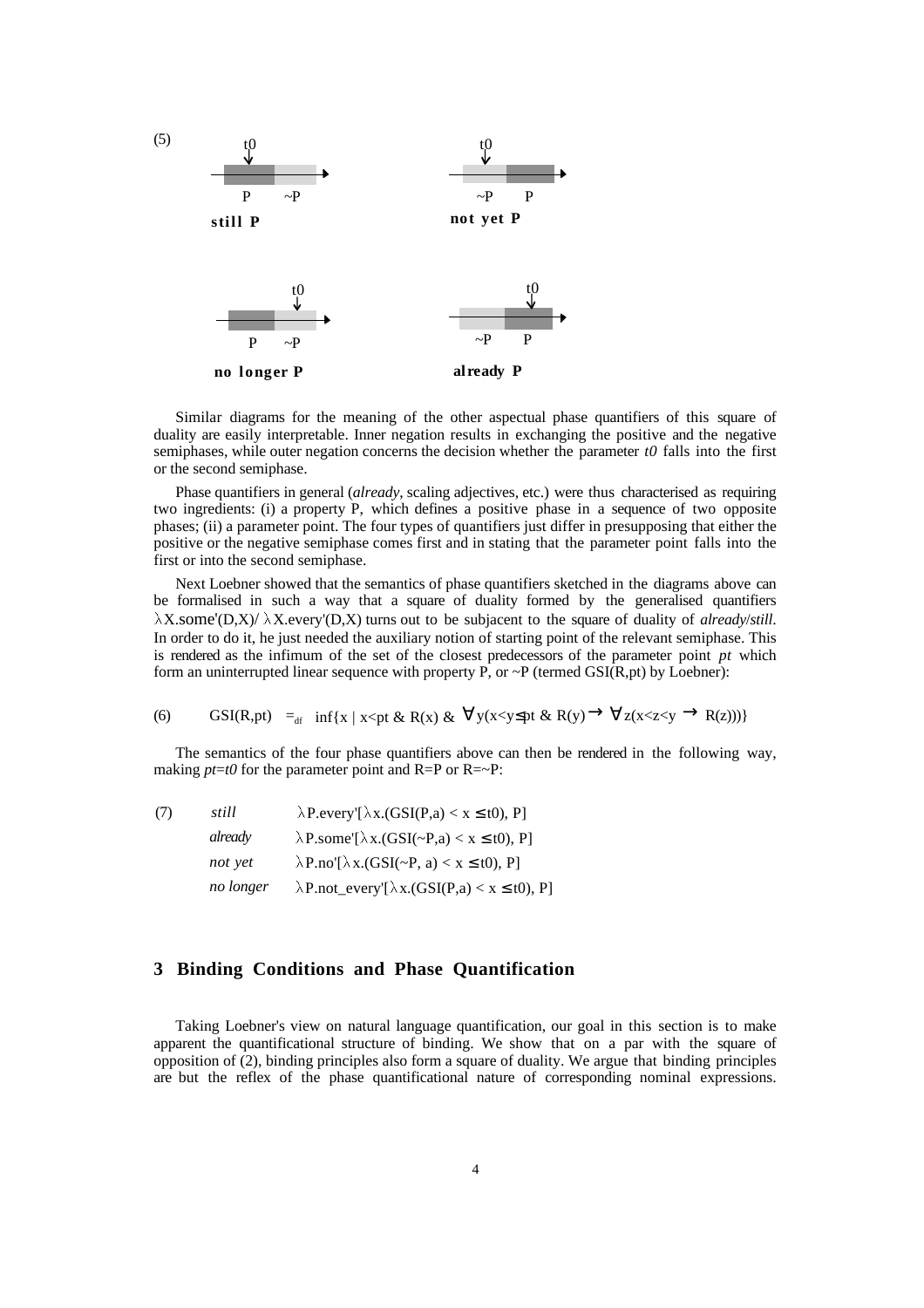Reflexives, pronouns, long-distance reflexives and R-expressions will be shown to express phase quantifiers acting on the grammatical obliqueness axis.

# **3.1 Phase quantification ingredients**

In order to show that the above referred nominals express phase quantifiers the relevant components involved in phase quantification should be identified.

The relevant **scale** here is not the continuous linear order of moments of time, as for *still*/*already*, but a discrete partial order made of discourse referents a la Discourse Representation Theory (DRT) arranged according to the relative obliqueness of grammatical functions. Note that in multiclausal constructions there is the corresponding subordination of different clausal obliqueness hierarchies (for the sake of comparability with diagrams (5) involving time arrow, Hasse diagrams for obliqueness are displayed with a turn of 90˚ right):

(8) Kim said Lee saw Max.

$$
\begin{array}{cc}\n\circ & \circ & \circ \\
k & 1 & m\n\end{array}
$$

Note also that the relation "less oblique than" may not be linear:

(9) Kim said Lee, who saw Max, hit Norma.

$$
\begin{matrix} \circ & \circ & \circ \\ k & 1 & n \\ \circ & \circ & \circ \\ 1 & m \end{matrix}
$$

The sequence of two **opposite semiphases** is defined by a property P. Contrarily to what happens with *already*, where operator (quantifier) and operand (durative proposition) are rendered by different expressions, in binding phase quantification the operand P is also contributed by the nominal expressing the operator, i.e. expressing the binding phase quantifier.

For a given nominal N, P is determined by the relative position of N in the "scale". For a discourse referent *r* corresponding to N, semiphase P is a linear stretch containing only elements that are less than or equal to  $r$  in the obliqueness order, that is discourse referents corresponding to nominals o-commanding N. Moreover, if semiphase P is presupposed to precede semiphase ~P, P is such that the last successor in it is local wrt to  $r$ ; and if semiphase  $\sim P$  is presupposed to precedes semiphase P, P is such that the first predecessor in it is local wrt to *r*. In both cases the closest P neighbour of semiphase ~P has to be local wrt *r*, where the notion of locality has the usual sense given in the definition of binding principles:

 $(10)$ (x) if  $f_{def}$  (x  $\leq r$  or  $r \leq x$ )  $\& \forall y [(-P_r(y) \& (x \leq y \text{ or } y \leq x)) \rightarrow x \text{ is local wrt } r]$ 

As to the **parameter point**, in binding phase quantification, it is the discourse referent *a* which is the antecedent of *r*.

# **3.2 Obliqueness quantifiers**

We can now formalise phase quantification subjacent to nominals. Let us start with an **anaphoric** expression N like *himself*.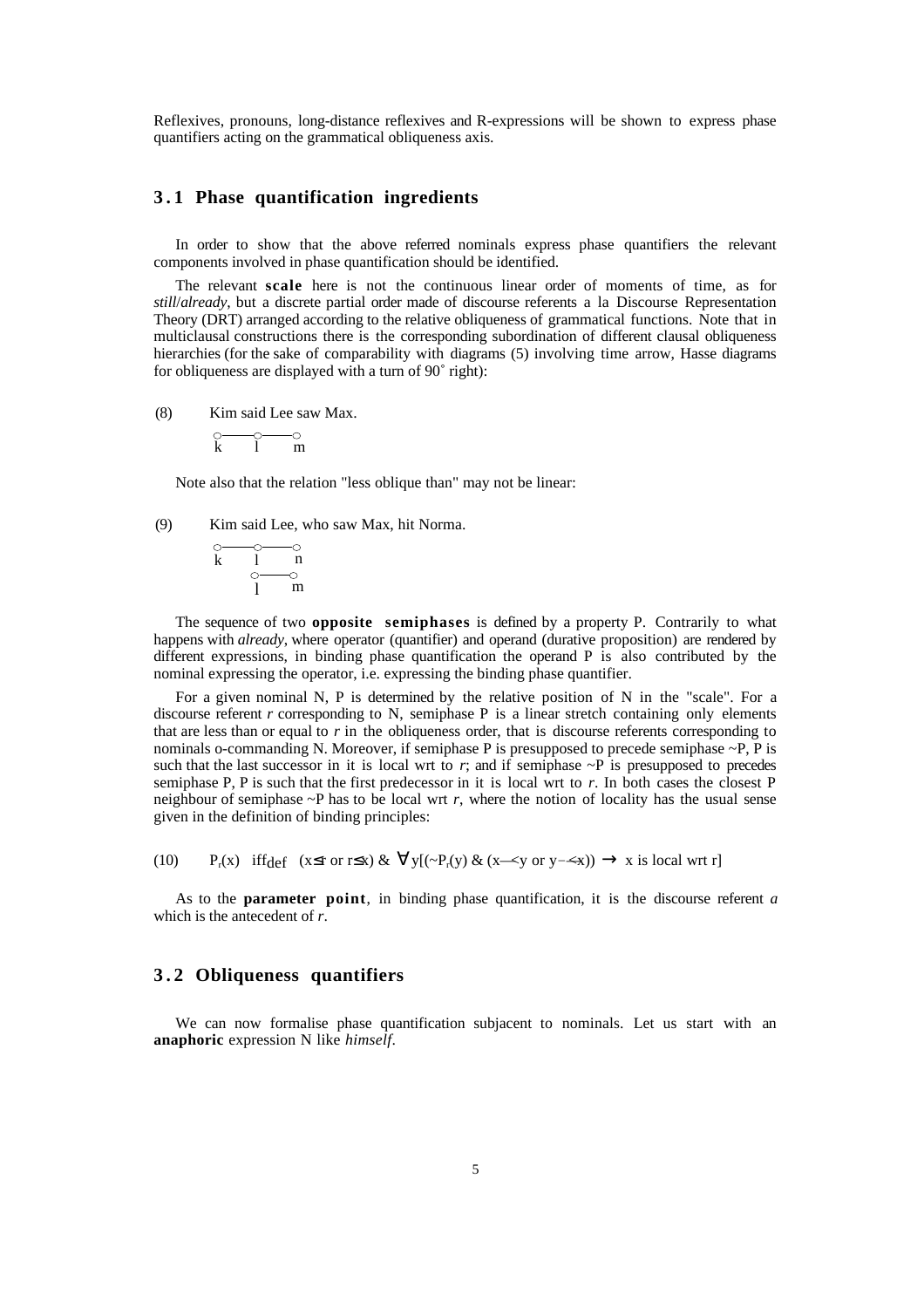(11) a. Kim said Lee thinks  $Max_i$  hit himself<sub>i</sub>.

a'. \*Kim said Lee*i* thinks Max hit himself*i* .

b. 
$$
Q_A =_{def} \lambda P.some'(\lambda x.(GSI(\sim P,a)
$$



N can thus be interpreted as presupposing that a semiphase  $\sim$ P precedes a semiphase P and requiring that the parameter point occurs in the latter, that is, the antecedent *a* is to be found in semiphase P among the discourse referents corresponding to the local o-commanders of *r*, the discourse referent corresponding to  $N^3$ .

This is captured by the definition of the phase quantifier  $Q_A$ . Satisfaction of  $Q_A(P)$  obtains iff between the bottom of the uninterrupted linear sequence  $\sim P$  most close to the parameter point/antecedent *a* and *a* inclusive there is at least one discourse referent in P. Given that ~P.P, this amounts to requiring that *a* be in P, and that *a* be a local o-commander of *r*.

Next, it is then easy to see how the phase quantificational force of a **pronominal** expression N should be formalised:

(12) a. \*Kim said Lee thinks  $Max_i$  hit him<sub>i</sub>.

- a'. Kim said Lee*i* thinks Max hit him*i* .
- b. **QB** =<sub>def</sub>  $\lambda$ P.no'( $\lambda$ x.(GSI(~P, a) < x ≤ a),P)



 $\overline{a}$ 

Here the parameter point *a* occurs in semiphase  $\sim P$ , which amounts to the antecedent being picked outside the set of local o-commanders.  $Q_B(P)$  is satisfied iff no discourse referent between the bottom of the uninterrupted linear sequence ~P more close to the parameter point/antecedent *a* and *a* inclusive is in P. Given that  $\sim$  P.P, this amounts to requiring that *a* is in semiphase  $\sim$  P and *a* is not a local o-commander of *r*.

Like in diagram of (11),  $\sim$ P is taken here as the complement set of P. All discourse referents which are not local o-commanders of *r* are in it, either o-commanding *r* or not. Notice that set ~P includes also discourse referents  $x_1...x_n$  introduced by previous sentences or the extra-linguistic context, which in constructions similar to (12)b. accounts for possible deictic readings of the pronoun. Below, when studying R-expressions, we will see why the possible non linearity of the obliqueness order will led us to consider that  $\sim P$  is slightly more complex than just the complement set of P.

 $3$  For the sake of simplicity, agreement requirements between N and its antecedent are overlooked here.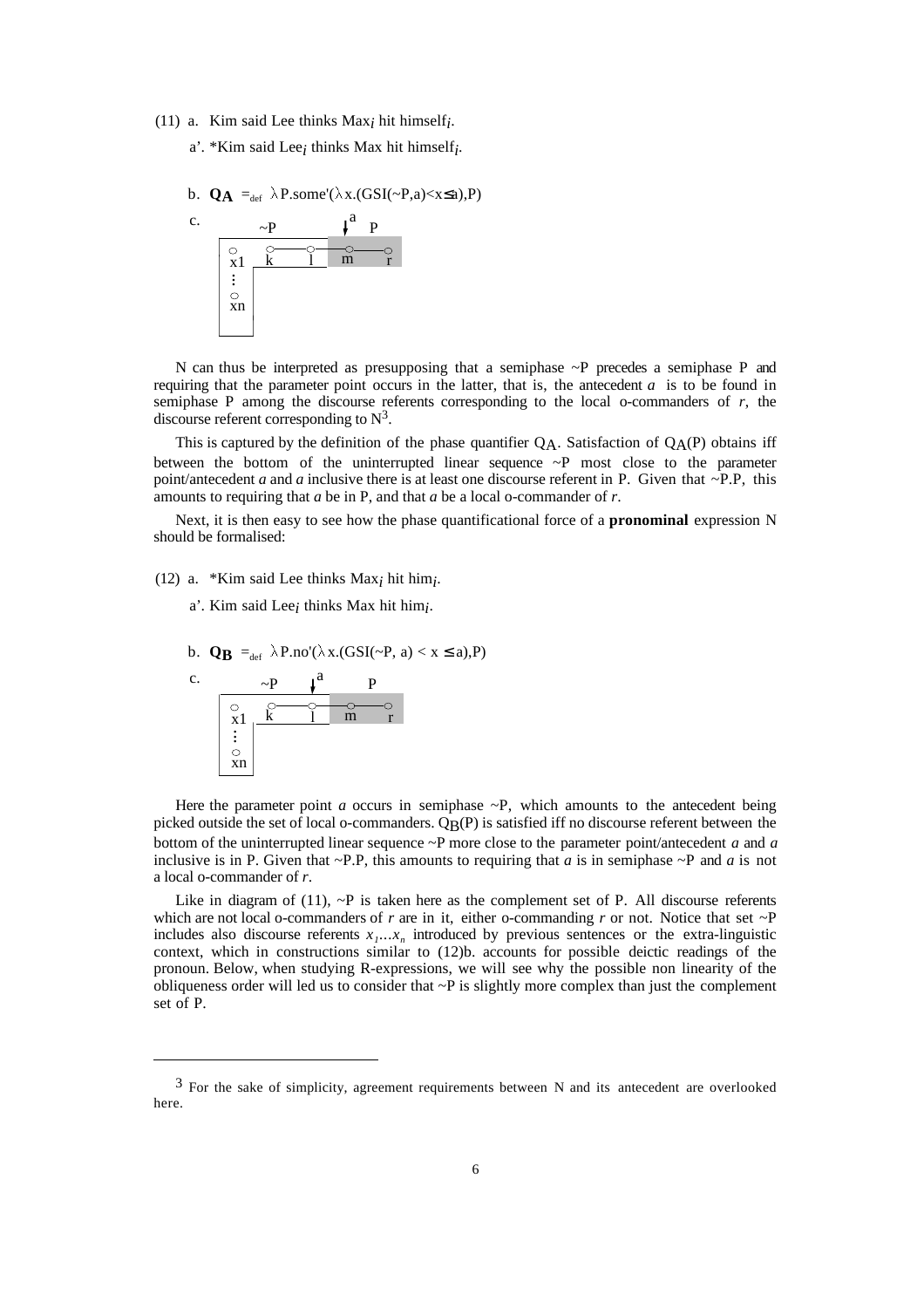Coming now to **long-distance reflexives**, ruled by the fourth binding principle in (1), we get the following formalisation (example (13) is from Portuguese):

(13) a. [O amigo de Kim]<sub>*i*</sub> disse que ele próprio<sub>*i*</sub> acha que Lee viu Max.

[Kim's friend] $_i$  said LDR $_i$  thinks Lee saw Max.

a'. \*[O amigo de Kim*i* ] disse que ele próprio*i* acha que Lee viu Max.

[Kim's*i* friend] said LDR*i* thinks Lee saw Max.

b. **Qz** =<sub>def</sub>  $\lambda$ P.every'( $\lambda$ x.(GSI(P, a)<x≤a),P)



Here, like for short-distance reflexives in (11), *a* is required to occur in P though the presupposition now is that semiphase P is followed by semiphase  $\sim$ P. Taking into account the definition of P in (10), the antecedent of N is thus required to be an o-commander (local or not) of N. The semantics of phase quantifier  $Q_Z$  is such that, for  $Q_Z(P)$  to be satisfied, between the bottom of the uninterrupted linear sequence P more close to the parameter point/antecedent *a* and *a* inclusive every discourse referent is in P. This amounts to requiring that *a* be in semiphase P, and that *a* be an o-commander of *r*.

Finally **R-expressions** call to be formalised as the fourth phase quantifier of (7):

- (14) a. [Kim's<sub>*i*</sub> friend] said Kim<sub>*i*</sub> thinks Lee saw Max.
	- a'. \*[Kim's friend]*i* said Kim*i* thinks Lee saw Max.
	- b.  $\mathbf{Q}_C =_{def} \lambda P.not\_every'(\lambda x.(GSI(P,a)$



The parameter point *a* is required to occur in  $\sim$ P, which means that *a* cannot be an o-commander (local or not) of *r*. This renders the same condition as expressed by Principle C, that R-expressions be free, though it also encodes an uncommon assumption about the referential autonomy of Rexpressions. Here, like for other more obvious dependent reference nominals, the interpretation of R-expressions is taken as being dependent on the interpretation of other expressions or on the salience of discourse referents made available by the communicative context. Taking an extreme example in order to support the plausibility of this view and awkwardly abbreviate a deep philosophical discussion, one should notice that even a proper name is not a unique label of a given individual, once knowing who is the person called John (out of those we know that are named John) depends on the context.

Note that like in previous diagrams, in  $(14) \sim P$  is taken just as the complement set of P. However,  $Q_C$  asks finally for a serious ponderation of this and a more accurate definition of  $\sim P$  for phase quantification in non linear orders, where it is possible that not all elements are comparable.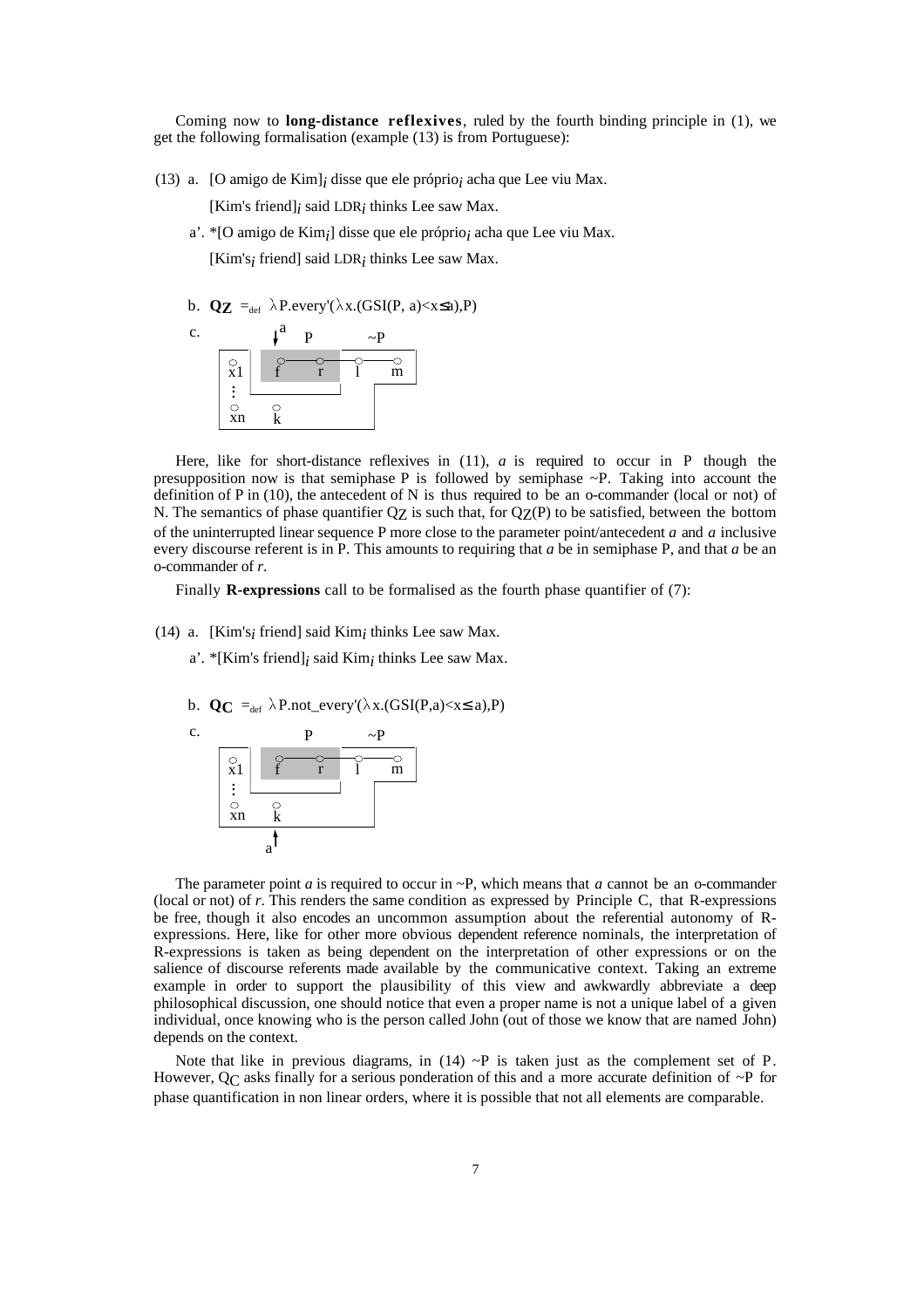For QC(P) to be satisfied, between the bottom of P and the parameter point/antecedent *a* inclusive not every discourse referent is in P. Since we have here the presupposition that  $P.\sim P$ , and given P is an uninterrupted linear sequence, this would amount to requiring that *a* be in ~P.

It is worth noting then that if we keep  $\sim$ P simply as the complement set of P, the interpretation of R-expressions is however not adequately predicted by  $Q_{\Gamma}(P)$ .

(15) a. John said Kim*j* thinks Lee saw Max.



Let D be  $\{x: GSI(P,a) \le x \le a\}$ , the domain of  $Q_C$ . Taking (15)b., it is easy to check that in constructions like (15)a., D is always empty. In fact, it is not the case that  $GSI(P,a) \le a$  as a=x1 is not comparable to any other element of P, and *a fortiori* it is not comparable to the bottom of P. Consequently, every'(D,P) is trivially true whatever discourse referent x*n* we take as antecedent for *r*, and not every'(D,P) is trivially false. The interpretation of (15)a. sketched in (15)b. would thus be incorrectly ruled out.

What these considerations seem then to suggest is that, when phase quantification operates on non linear orders, negation of the operand P is slightly more complex than simple Boolean negation rendering the complement set. We are thus taught that negation of P involves also the lifting of the complement set of P,  $\overline{P}_\perp$ , with  $\perp$  equal to *r*, the top of P, when P.~P<sup>4</sup>. It is easy to check with diagram (15)c. that this specification of ~P makes it possible to satisfy  $Q_{\mathbb{C}}(P)$  in exactly the correct constructions.

#### **3.3 The binding square of duality**

 $\overline{a}$ 

Following Loebner's claim that logical duality is the cardinal property to recognise the quantificational character of natural language expressions, we are thus led to the view that the interpretation of referentially dependent nominals is ruled by their phase quantificational force over the obliqueness order. Since the defining formulas of binding quantifiers result from (7) just by assigning P the definition in (10) and taking the parameter point  $pt$  to be the antecedent  $a$ , it is with no surprise that we get the following square of duality for binding phase quantifiers:

<sup>&</sup>lt;sup>4</sup> Though it is empirically not necessary, for the sake of uniformity, when  $\sim$ P.P, the ordertheoretic dual of this specification of ~P can be assumed.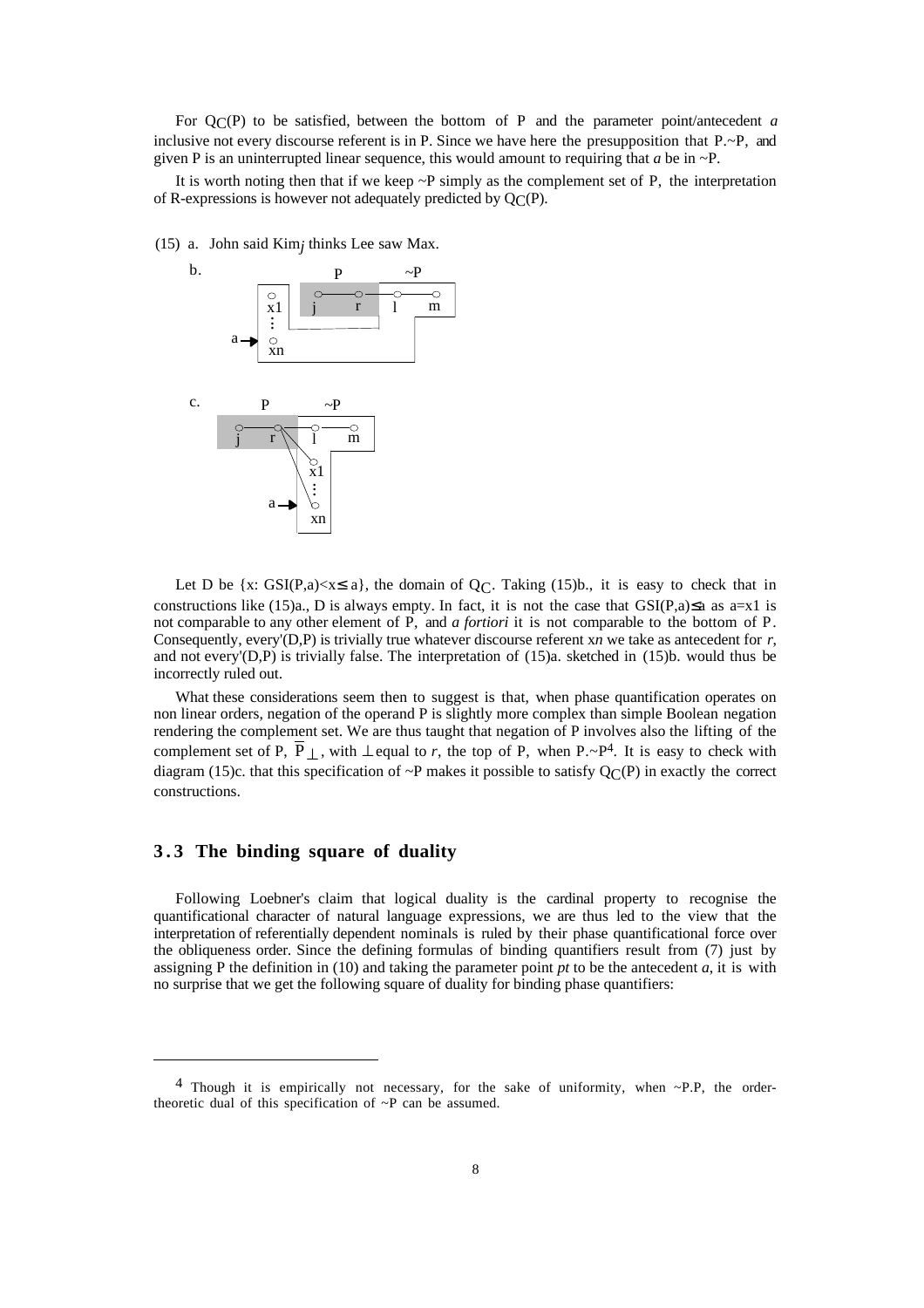

# **4 Towards a Lean Implementation**

This new conception of binding has important consequences for our understanding of the dependent reference mechanisms captured by Binding Theory. It may also have an important impact in our conception of both generalised quantification in natural language and the twofold semantic capacity of nominal expressions (referential and quantificational).

Here we cannot do but to limit ourselves to hint how a few central issues usually associated to binding are handled under this new viewpoint. Then we proceed to consider the importance of this new perspective for the integration of Binding Theory into the grammar of natural languages, and for the implementation of the theory in constraint based grammars.

#### **4.1 Further insights into binding**

**Parameterization** It is well known that though binding principles are assumed to hold universally in all languages, final "grammatical geometry" between nominals of a given type (anaphoric, pronominal, etc.) and their antecedents may be different from language to language.

Dalrymple (93) suggested that this is due to language specific conditions impinging: (i) on the eligibility of the antecedent (whether it is a Subject or not); and (ii) the range of the local domain (whether it is finite, tensed, etc.).

As to the variation in (i), Branco (96) showed that it is a consequence of a lexical property of the predicates, whose obliqueness hierarchy may be either linear or non linear. As to (ii), this variation may be accommodated in the definition of property P in (10), in particular in the definition of "local wrt to r", to be provide for each particular language. Both solutions are perfectly confluent with the UG standpoint that variation across languages in the "grammatical geometry" between referentially dependents items and their antecedents results from language specific parameterization.

Lexical gaps It is also well known that although the four binding principles are claimed to be universal, there are languages which have not all the corresponding four type of nominals. For instance, English is not known to have long-distance reflexives.

The answer for this is now quite simple. Like what happens in other squares of duality, it is possible that for a given language not every corner of the binding square in (16) is lexicalized. Loebner (87) discusses at length this issue of non lexicalized corners. In English, for instance, it is noted that the square of duality concerning deontic possibility involving *right* happens to have only two lexicalized corners, *right* and *duty*.

**Exemption and logophoricity** Also worth considering here is the borderline case where the maximum shrink of semiphase P occurs. In that case, P is the singleton whose sole element is *r*, the discourse referent whose interpretation is to be anchored by finding an antecedent for it.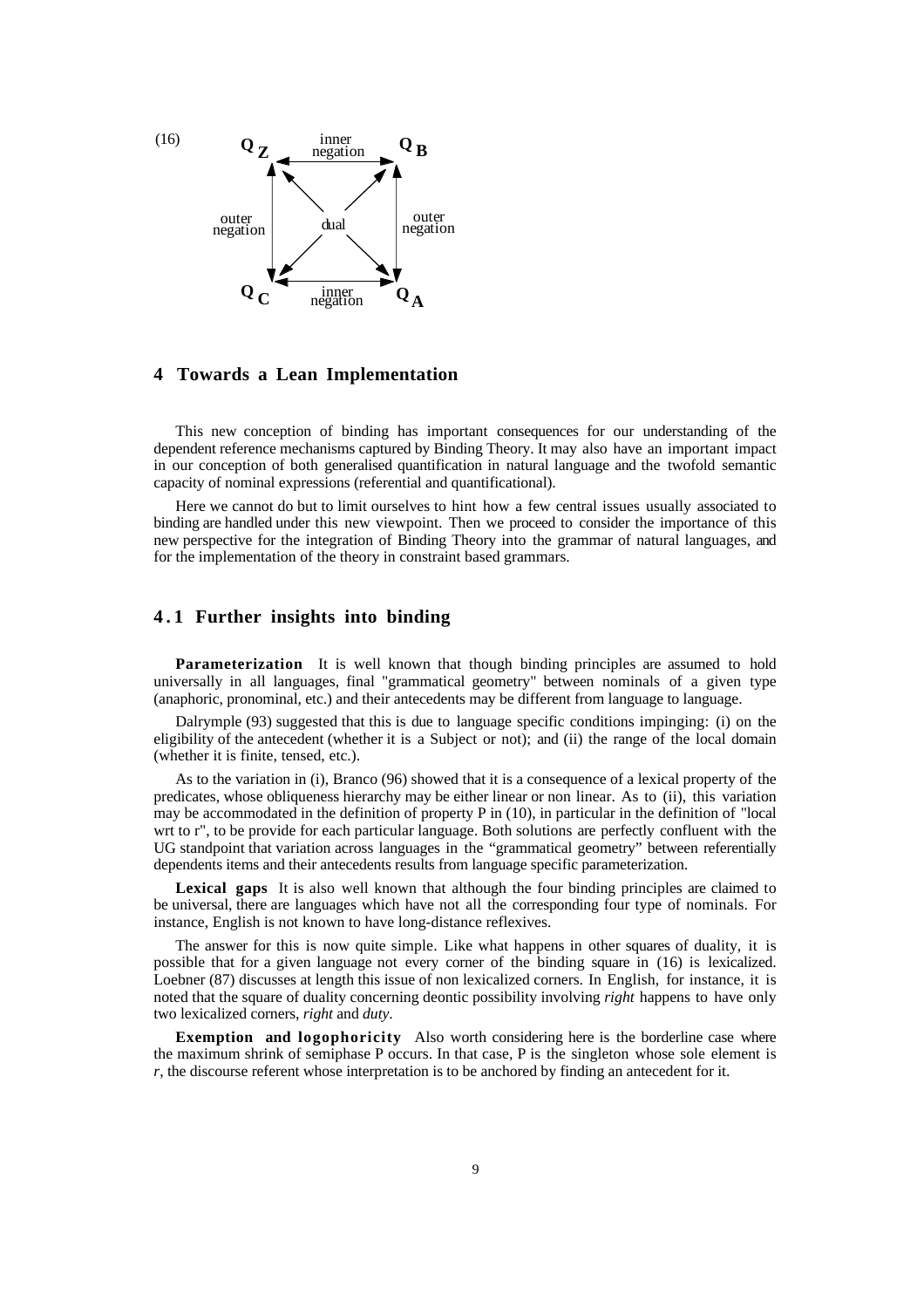Given the definition of binding quantifiers, the maximum shrink of P into a singleton affects in a significant way only the quantifiers where the parameter point/antecedent *a* is to be found in P, namely QA and QZ. In these cases, for *a* to be in P and the quantification to be satisfied, *a* can only be *r* itself, which makes of *r* its own antecedent. Consequently, although the phase quantification is satisfied, a "meaningful" anchoring of the discourse referent *r* remains to be accomplished as by the sole effect of quantification satisfaction *r* is just anchored to itself.

Admittedly, a general overarching interpretability requirement of natural languages imposes that the significant anchoring of nominals be consummated. In the cases under consideration, this induces an exceptional logophoric effect. For the anaphor (short or long-distance) to be interpreted, and given that satisfaction of its binding constraint  $(Q<sub>A</sub>$  or  $Q<sub>Z</sub>)$  is somehow vacuously ensured, it should thus find a really anchoring antecedent outside any other specific restriction.

This delivers us an explanation for the exemption restrictions in the definitions of Principles A and Z (cf. Pollard and Sag (94) and Branco and Marrafa (98)) and for the so called logophoric effects associated to exempt anaphors. Therefore, restrictions which appeared until now to be mere stipulations receive in this approach a principled justification.

# **4.2 Representing intra-grammatical quantification**

Coming now to its formal integration into grammar, Binding Theory can hardly be said to clearly belong either to the realm of Syntax or to the realm of Semantics. It is a fact that important syntactic notions, e.g. grammatical function or obliqueness hierarchy, are crucially involved in the make up of binding conditions. However, the singular mechanisms involved in the formulation of binding quantification have no parallel with any other devices at work in syntactic explanation.

On the other hand, it is also a fact that core semantic devices, e.g. phase quantification, are involved in the formulation of binding conditions. However, also on the semantic side, the formal mechanisms involved exhibits a considerable degree of idiosyncrasy. In formal semantics, representations of natural language expressions are interpreted against a model whose entities are *extra-grammatical* elements, like objects, events, instants of time, relations, etc.. The formal interpretation of phase quantification encapsulated in binding conditions, however, requires models whose entities are *intra-grammatical* elements, like obliqueness relations, discourse referents, etc..

In spite of these idiosyncrasies, it appears that semantic frameworks turn out to be better suited to shelter Binding Theory. This is so because those frameworks provide most of the tools needed to integrate binding conditions into the grammars of natural languages, thus reducing the need of special purpose devices for handling Binding Theory.

In what follows we try to give support to this point of view by sketching an analysis of example (17)a. in DRT. With this case study, we try to suggest how binding conditions may be neatly integrated into the grammar of natural languages.

(17) a. A man entered. He was whistling.

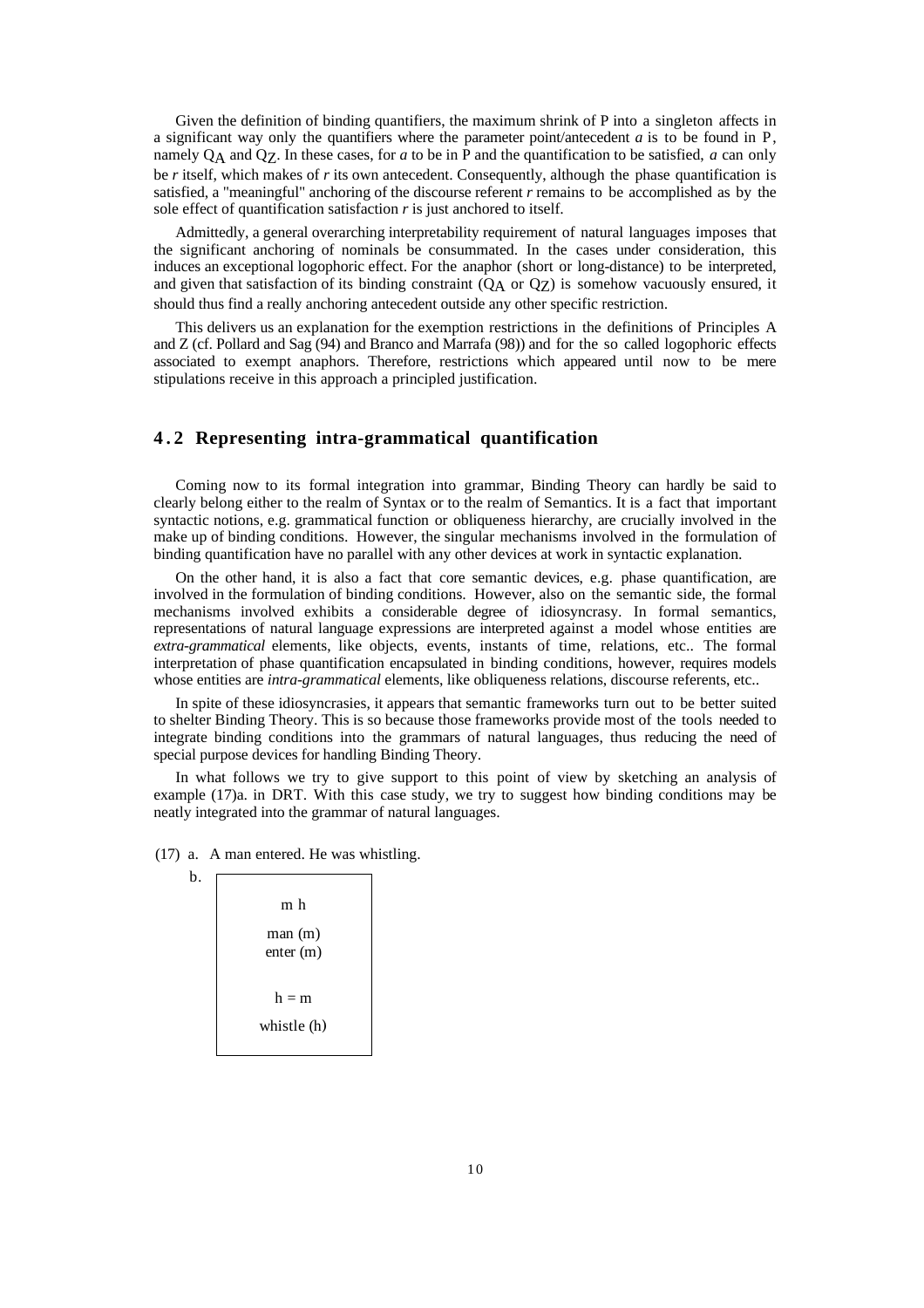Following Kamp and Reyle (93), and letting aside semantic aspects irrelevant to the present discussion, (17)b. can be taken as the semantic representation of (17)a.. As usual in DRT, the anaphoric link between *he* and *a man* is captured by the condition **h=m**.

In order to represent the phase quantificational power of the pronoun, we need a slight improvement of the expressive power of DRSs. Given that binding quantification is intra-grammatical, it requires a specific model to be interpreted. We use shaded DRSs to indicate that the conditions in the shaded DRSs are to be interpreted against such specific model with intra-grammatical entities. Additionally, given that in shaded DRSs we want to talk about a given discourse referent **r** possibly present in non shaded DRSs, we use the notation **r** to ensure that the referent of **r** is **r**, not the referent of **r**.

With this in place, we can improve  $(17)$ b., and obtain  $(18)$  as the semantic representation of (17)a., where the binding condition associated to the pronoun is now included.



It can be objected that this extension of the DRS in (17)b. is in a certain sense innocuous or irrelevant. This may be so because the new shaded DRS corresponding to the binding quantifier does not add any real constraint to the meaning represented in (17)b. The constraints in (17)b are in a certain sense stricter than the constraint expressed in the shaded DRS. The shaded DRS states that no discourse referent less oblique than or as oblique as the antecedent **m** is local wrt **h**, i.e. **m** is not a local o-commander of **h**. The DRS of (17)b. in turn states the more strict condition that **m**, a discourse referent introduced in the parsing of a previous sentence, not locally o-commanding **h**, is the antecedent of **h**.

This objection however makes sense just if one neglects the fact that, unlike other DRS conditions, the inclusion of anaphoricity conditions, like **h=m**, does not result from strict semantic analysis. As it is well known from anaphora resolution studies, the inclusion of **h=m** results from "all sorts of considerations, non-linguistic as well as linguistic, that makes a particular choice of the antecedent *suitable*" (Kamp and Reyle (95):p.70). Therefore, in DRT anaphoricity conditions like the one at stake, though they are well formed and contribute to the semantic representation, they are *ad hoc* from the strict point of view of semantic analysis. Unlike other DRS conditions, their inclusion in DRSs is somehow stipulative as they do not result from the direct mapping from syntactic representations into semantic representations.

These considerations, while answering to the possible objection on the irrelevance of the shaded DRS in (18), also suggest how we should move towards a more thorough representation of (17)a., where the potential of the binding condition is completely exploited.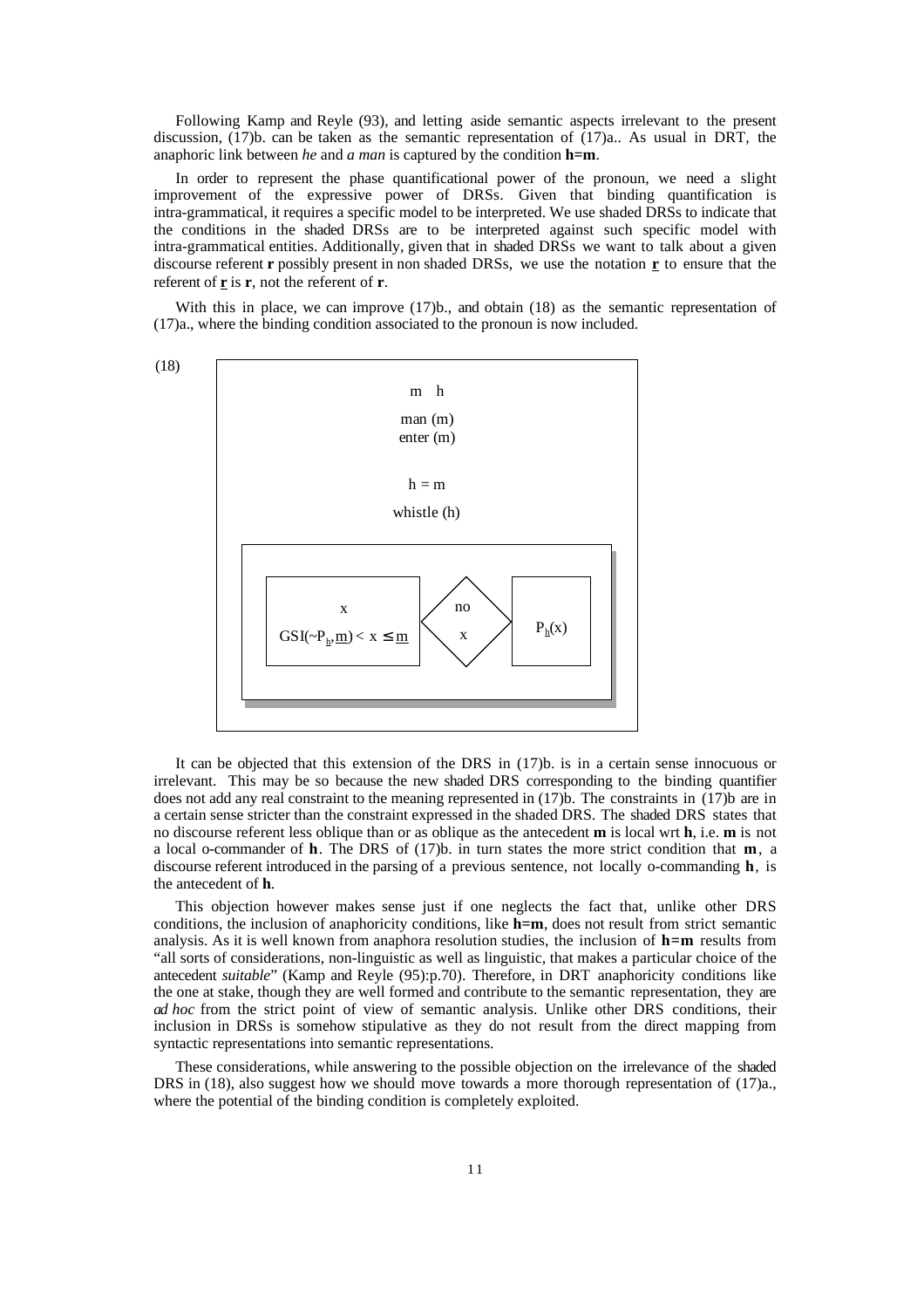First, we use the Abstraction operator  $\Sigma$  of DRT to obtain the set  $\underline{A}$  of all discourse referents that satisfy the duplex condition of the shaded DRS as  $\bf{y}$ . Consequently,  $\bf{\underline{A}}$  includes all discourse referents that, when used as antecedents of **h**, comply with Principle B, i.e. referents which are not local o-commanders of **h**.

Second, we adopt an attitude of strict semantic parsimony in the construction of semantic representations. In the process of constructing DRSs from corresponding syntactic representations, we include only semantic conditions that can be obtained just from the grammatical representations available for the construction rules of DRSs. Concomitantly, we opt for an underspecified semantics of the anaphoric potential of the pronoun. This is obtained by replacing the stipulation **h=m** with the condition  $h \in A$ .

The resulting semantic representation can be found in (19).



The DRS of (19) is then the semantic representation of (17)a. where the anaphoric potential of the pronoun is both explicitly stated and correctly limited according to the conditions imposed by Principle B of Binding Theory.

As it naturally follows from this discussion about the case study of (17)a., we think that every referentially dependent NP, be it ruled by Principle A, B, C or Z of Binding Theory, should receive a similar semantic representation with an adequate duplex condition expressing the corresponding phase quantifier. The fact that, unlike so called quantificational NPs, the quantificational force of those nominals is intra-grammatical should not hamper us to render a complete characterisation of their semantic properties.

It is also worth noticing that the analysis of binding conditions here argued for ensures a neat accommodation of Binding Theory into the grammar of natural languages.

First, what is commonly recognised as a modular piece of grammatical knowledge is effectively represented as such. The present solution assigns Binding Theory full citizenship in grammar, and avoids that binding constraints be conceptually mixed with heuristics and preferences, with a totally different epistemic status, as it is often the case in systems for anaphor resolution.

Second, the present solution avoids important problems of efficiency and decidability of previous accounts. There is no need to resort to special purpose post-processing mechanisms of indexation and filtering (GB), which induce an explosion of the number of parse trees to be handled. It also permits to dispense with specific and complex equational devices (LFG).

Third, grammatical representations that include semantic representations as the one depicted in (19) constitute a highly suitable input for anaphor resolution systems. Underspecified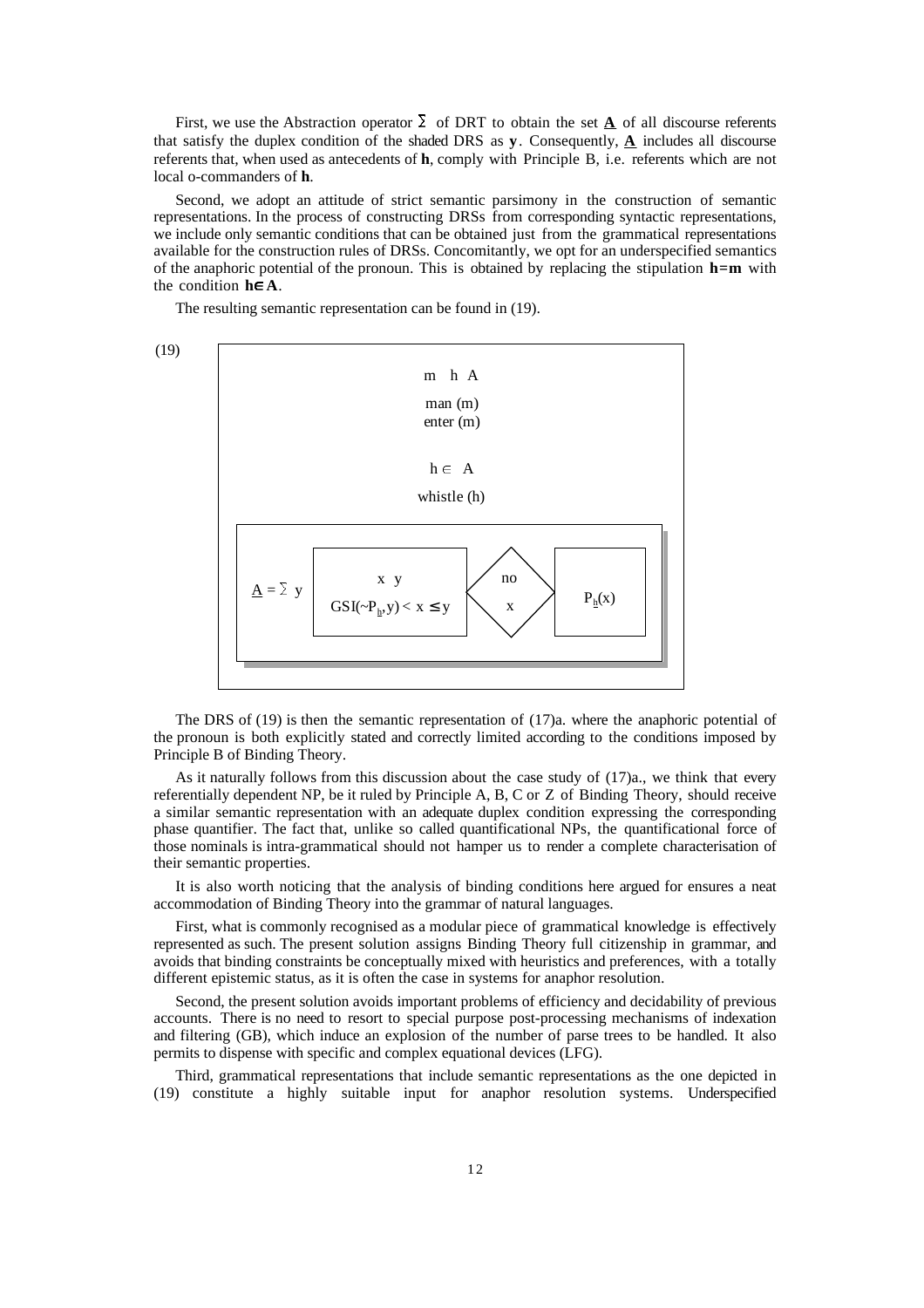representations as (19) are an adequate basis for monotonic improvements concerning the specification of relationships between referentially dependent expressions and their antecedents. It is quite easy to conceive that a post-grammatical module for anaphora resolution should generate (20) from (19), where the condition  $h \in A$  is specified by the addition of  $h=m$ .



## **4.3 Binding Theory in HPSG**

The new conception of Binding Theory presented in this paper is currently being integrated in an HPSG grammar implemented in ProFIT 1.54 (Erbach (95)). Space limits restrict us here to a very brief rationale of that ongoing research, which will be fully presented in future papers.

As noted above, the interesting point to make in this connection is that the new insight into binding phenomena elicited by the discovery of their quantificational nature constitute a breakthrough for the desideratum of giving Binding Theory a lean declarative implementation. In theoretical terms, the first step will be to integrate semantic representations like (19) into the HPSG feature system by adopting a principle based semantics in line with Frank and Reyle (95). In practical terms the implementation of Binding Theory will certainly involve collecting discourse referents into set values of specific features. Given the possible non local nature of the elements of a given set, in order to avoid termination problems some mechanism of delaying constraint satisfaction has also to be ensured.

## **5 Conclusions**

In this paper we presented a cogent argument for the quantificational nature of binding conditions. We argued that these conditions can be taken as the effect of phase quantification on the universe of discourse referents, expressed by referentially dependent nominals.

A new conception of binding phenomena emerged from this radical shift on our understanding of the sentential limits on anaphoric relationships. This new conception was also shown to constitute